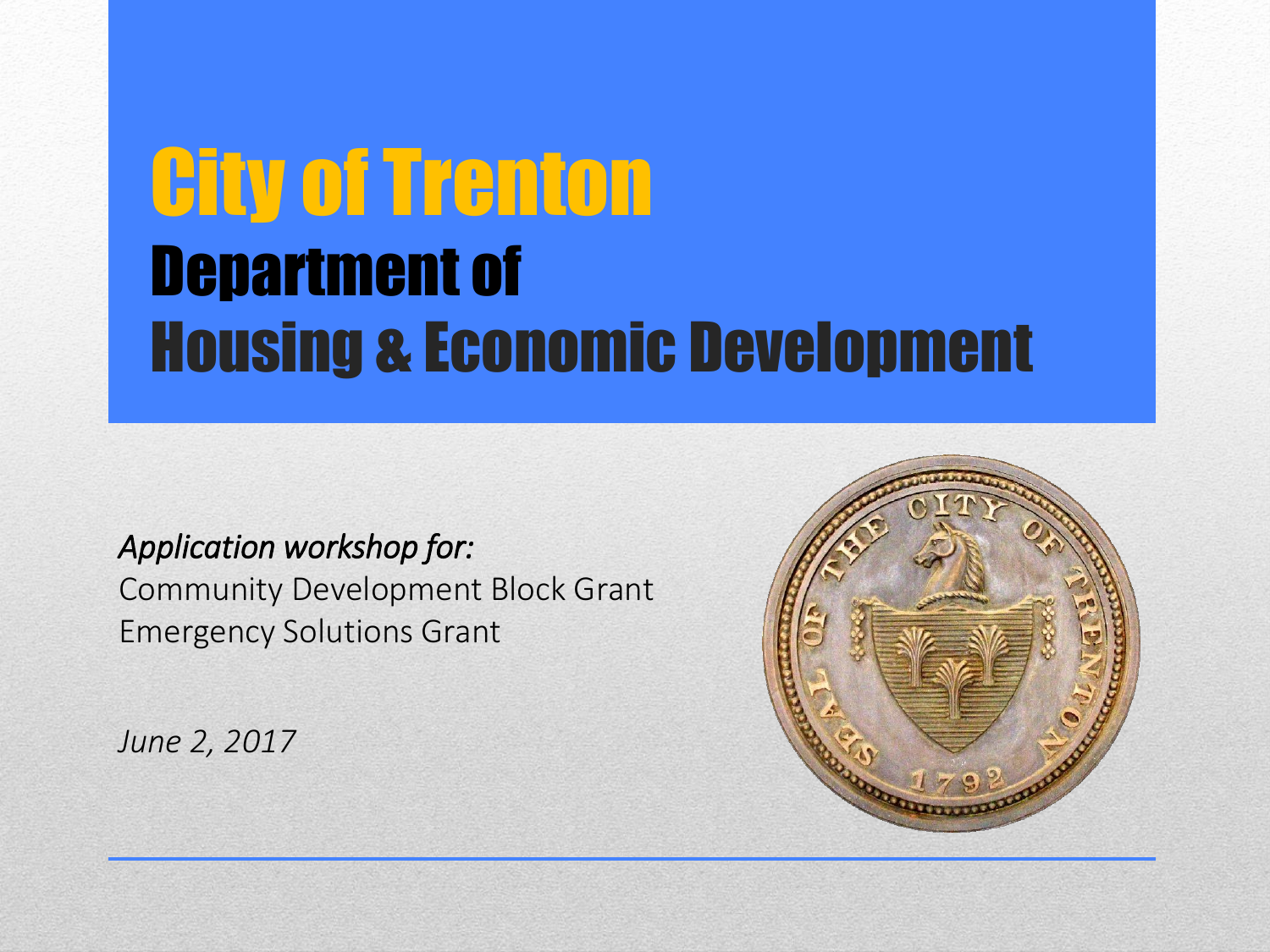# Agenda

Background on CDBG **L** Consolidated Plan Priorities Background on ESG **OSummary of Application Process ODiscussion of Voluntary Grant Reduction (VGR)** 

*These slides will be pushed out on the CDBG Email list and be posted at www.trentonnj.org/CDBG.*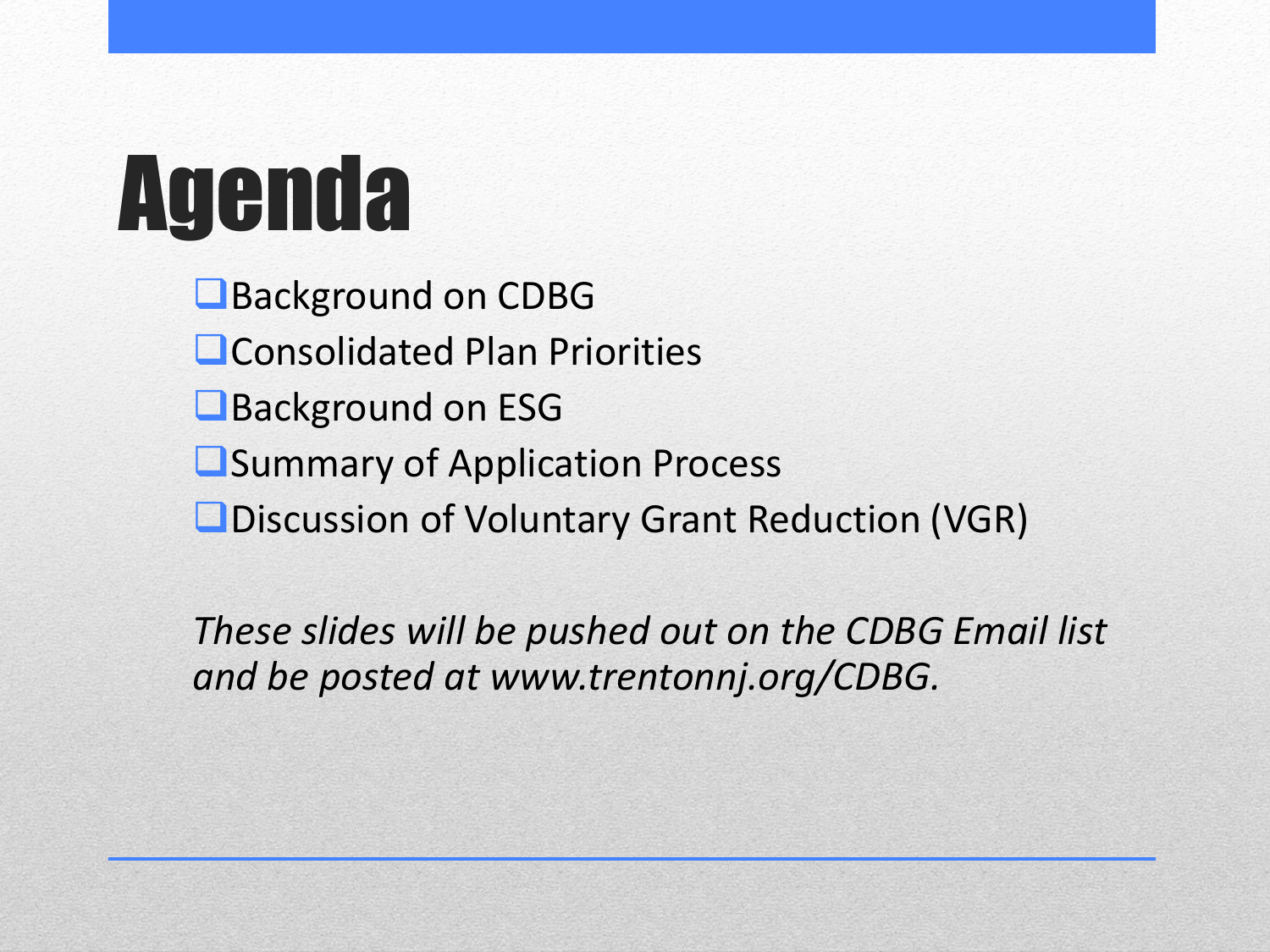# Background

- Beginning in 1974, the CDBG program is one of the longest continuously run programs at HUD. The CDBG program provides annual grants on a formula basis to 1,209 general units of local government and States.
- CDBG is a flexible program that provides communities with resources to address a wide range of community development needs.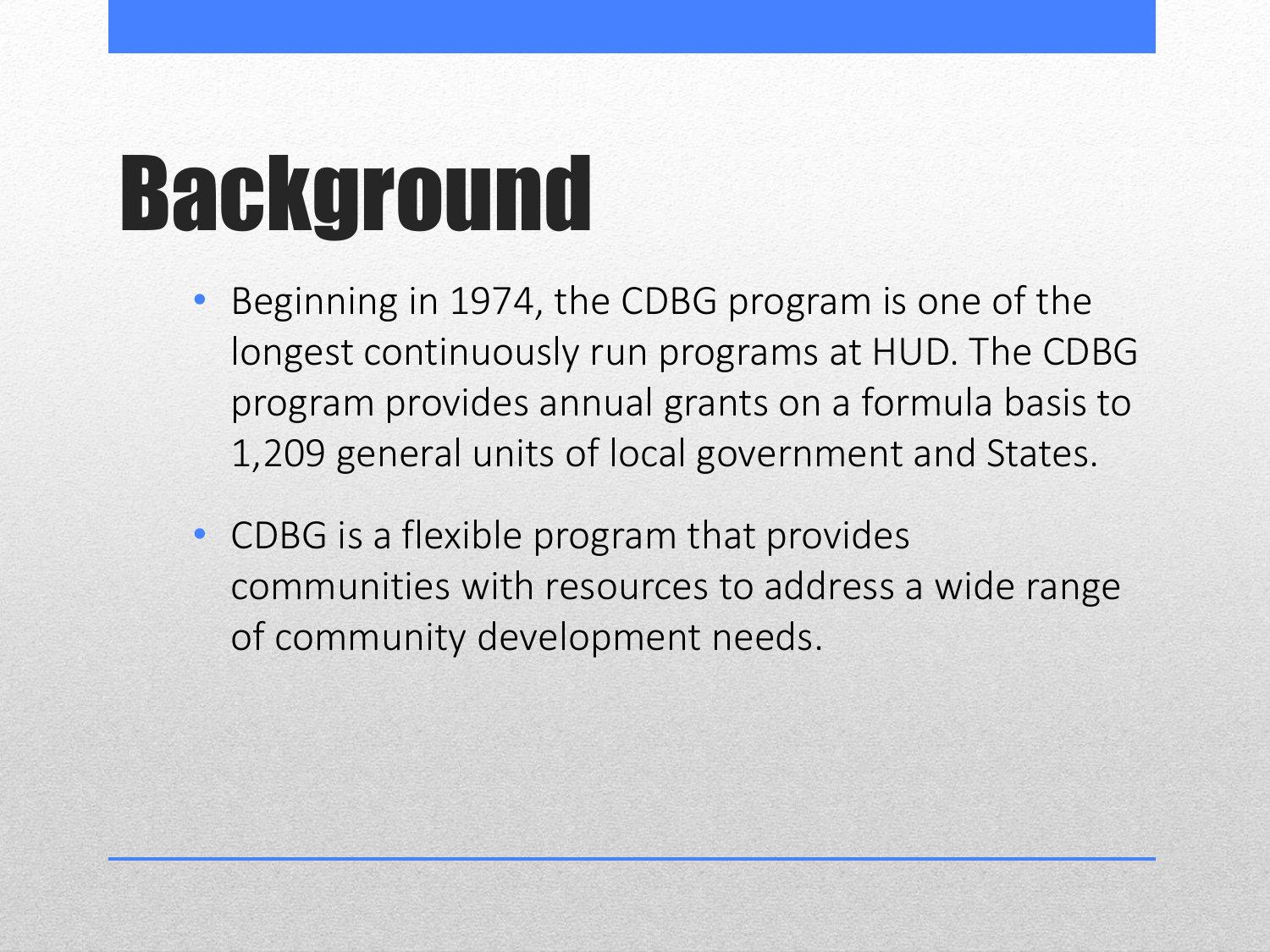- The City of Trenton is an entitlement community which means it receives annual grants on a formula basis.
- The program is authorized under Title 1 of the Housing and Community Development Act of 1974, Public Law 93-383, as amended.
- The goals of the CBDG program are to:
	- Maintain decent housing;
	- Provide residents with a suitable living environment; and
	- Expand economic opportunities.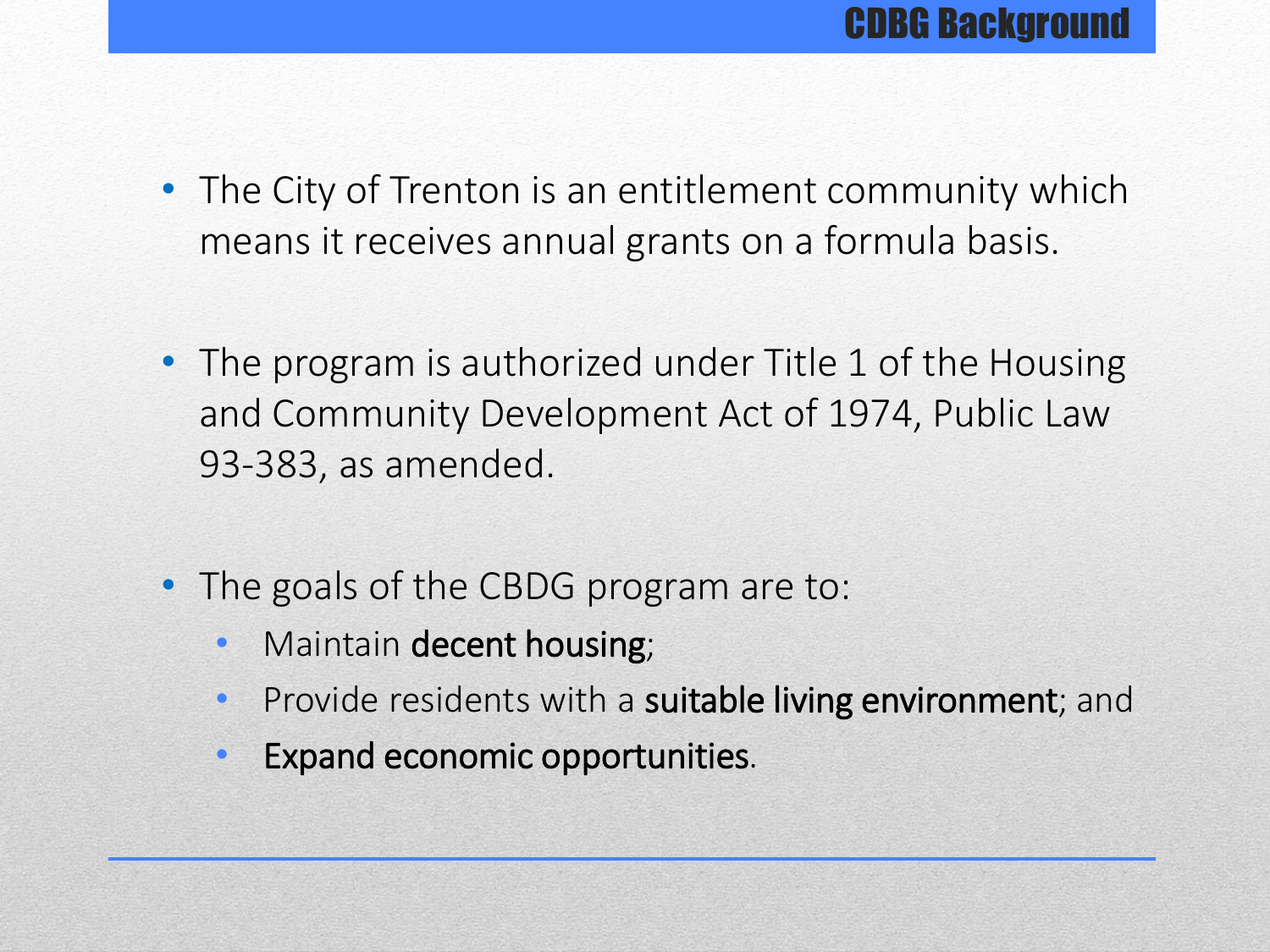# National Objectives

Each CDBG Activity must meet one of the 3 National **Objectives** 

#### 1. Benefit Low and Moderate Income (LMI) Persons

- 2. Prevent or Eliminate Blight
- 3. Meet an Urgent Need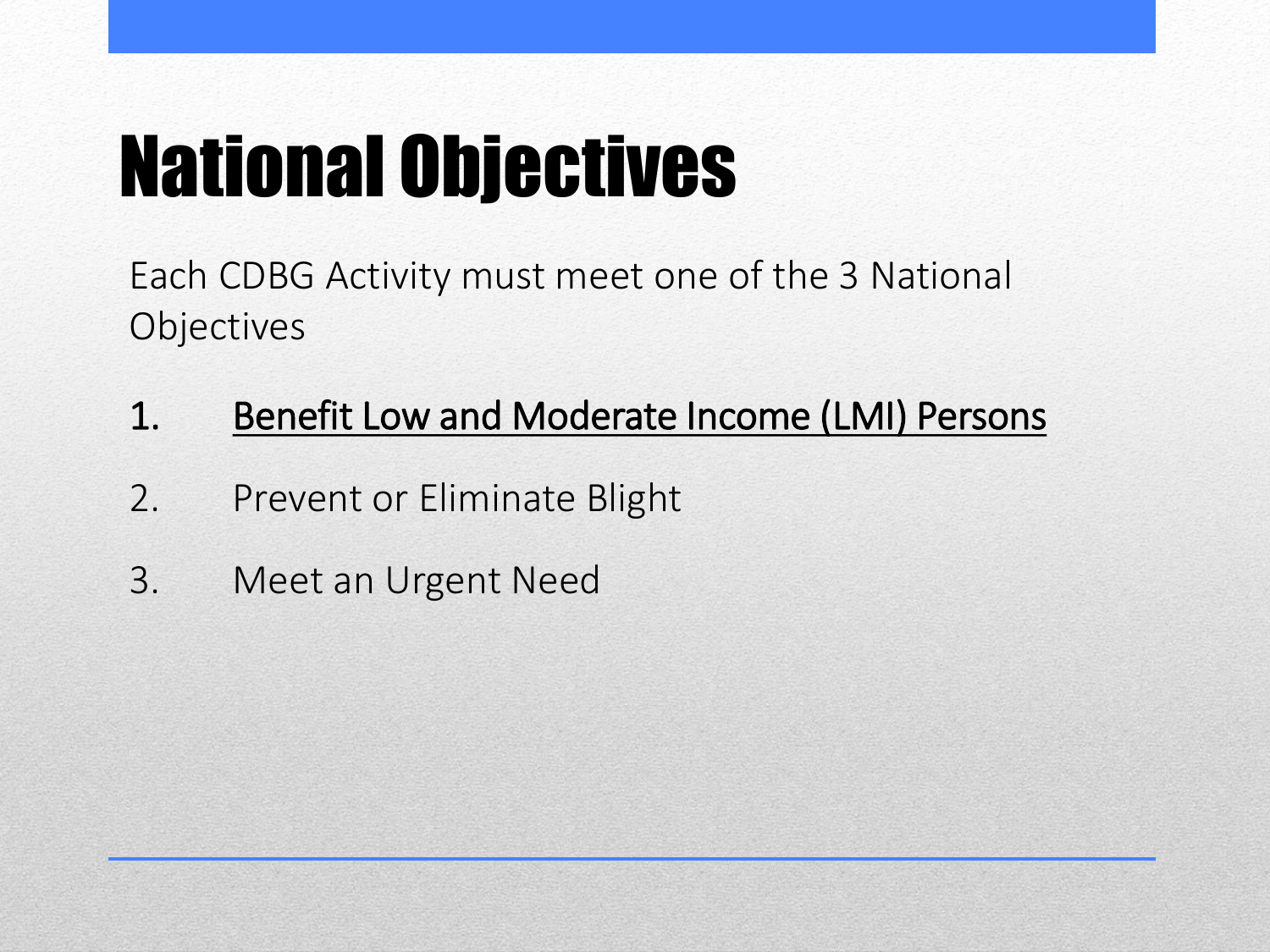### FY 2017 Income Limits

| FY 2017<br><b>Income</b>  | <b>Median</b><br><b>Income</b> | <b>FY 2017</b><br><b>Income</b><br>Limit<br>Category                | <b>Persons in Family</b> |                |              |                |                |        |                         |        |
|---------------------------|--------------------------------|---------------------------------------------------------------------|--------------------------|----------------|--------------|----------------|----------------|--------|-------------------------|--------|
| Limit<br>Area             |                                |                                                                     | $\mathbf{1}$             | $\overline{2}$ | $\mathbf{3}$ | $\overline{4}$ | $5\phantom{1}$ | 6      | $\overline{\mathbf{z}}$ | 8      |
| Trenton,<br><b>NJ MSA</b> | \$95,400                       | <b>Extremely</b><br>Low<br>(30%)<br><b>Income</b><br>Limits $(5)^*$ | 20,050                   | 22,900         | 25,750       | 28,600         | 30,900         | 33,200 | 37,140                  | 41,320 |
|                           |                                | <b>Very Low</b><br>(50%)<br><b>Income</b><br>Limits $(5)$           | 33,400                   | 38,200         | 42,950       | 47,700         | 51,550         | 55,350 | 59,150                  | 63,000 |
|                           |                                | Low (80%)<br><b>Income</b><br>Limits $(5)$                          | 47,600                   | 54,400         | 61,200       | 68,000         | 73,450         | 78,900 | 84,350                  | 89,800 |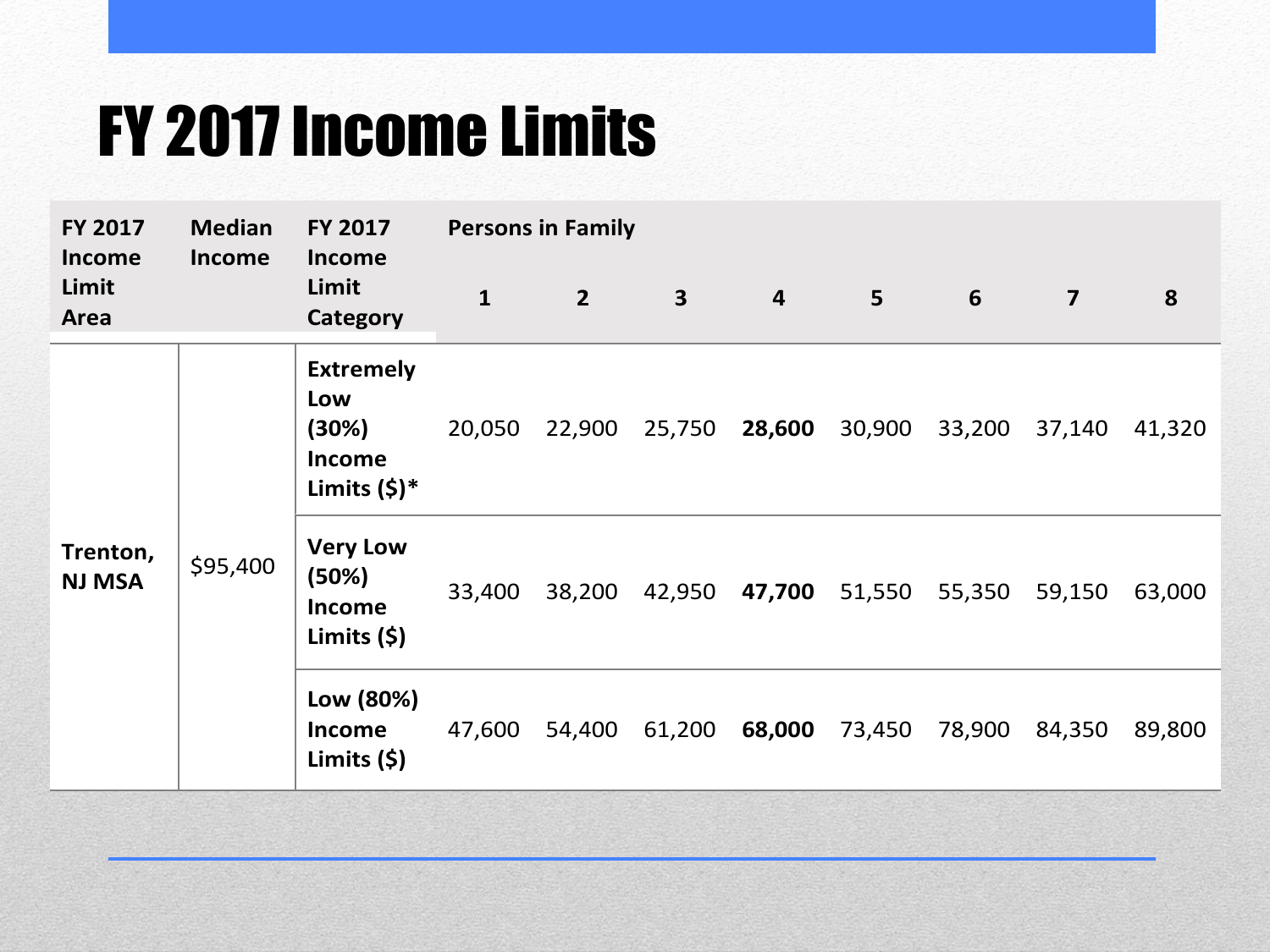# Eligible Uses of CDBG Funds

CDBG funds may be used for, but are not limited to:

- Acquisition of real property;
- Relocation and demolition;
- Rehabilitation of residential and non-residential structures;
- Construction of public facilities and improvements, such as water and sewer facilities, streets, neighborhood centers, and the conversion of school buildings for eligible purposes;
- Public services, within certain limits;
- Activities relating to energy conservation and renewable energy resources; and
- Provision of assistance to profit-motivated businesses to carry out economic development and job creation/retention activities.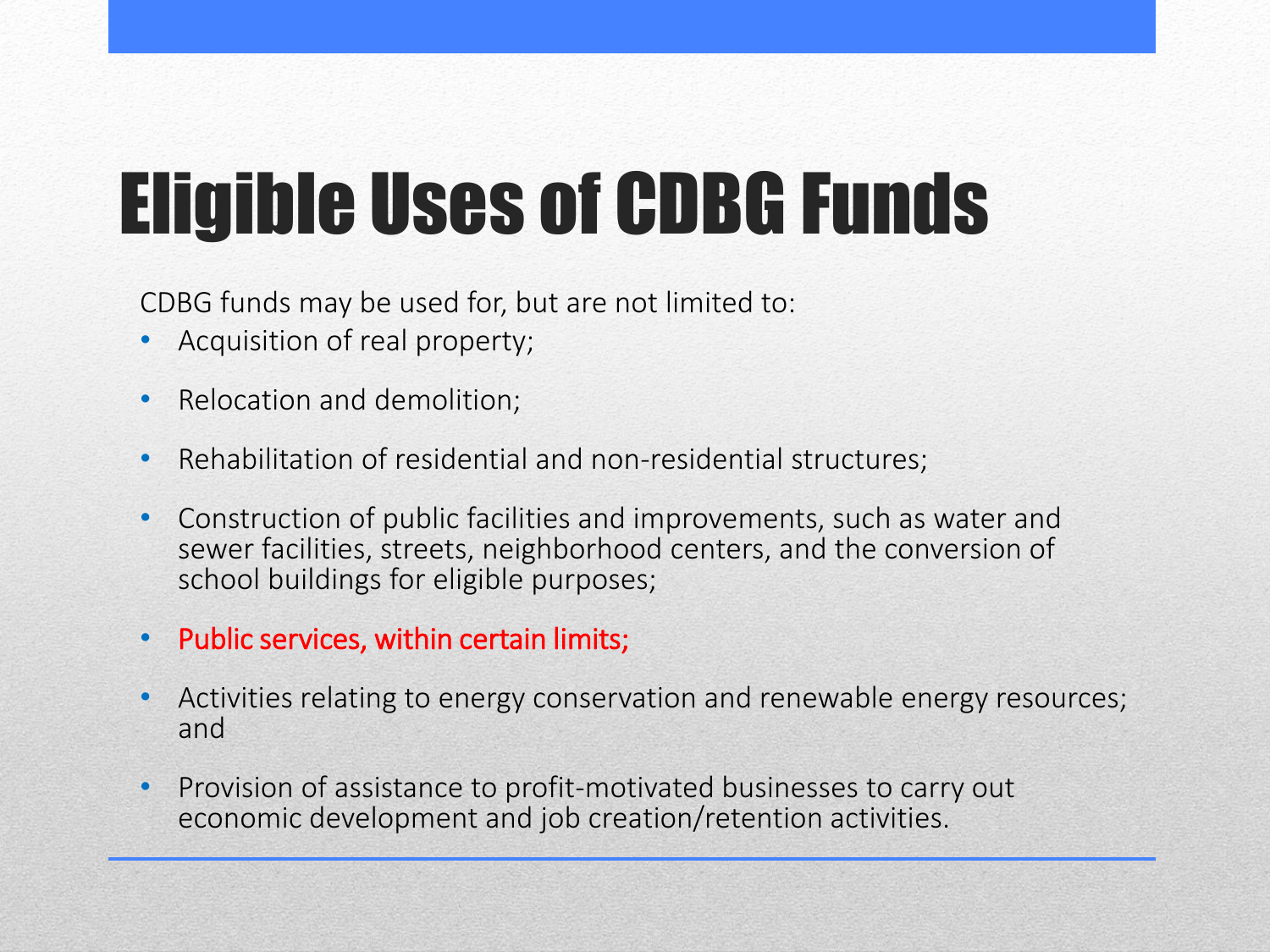## Ineligible Uses of CDBG Funds

Generally, the following types of activities are ineligible:

- Acquisition, construction, or reconstruction of buildings for the general conduct of government;
- Political activities;
- Certain income payments; and
- Construction of new housing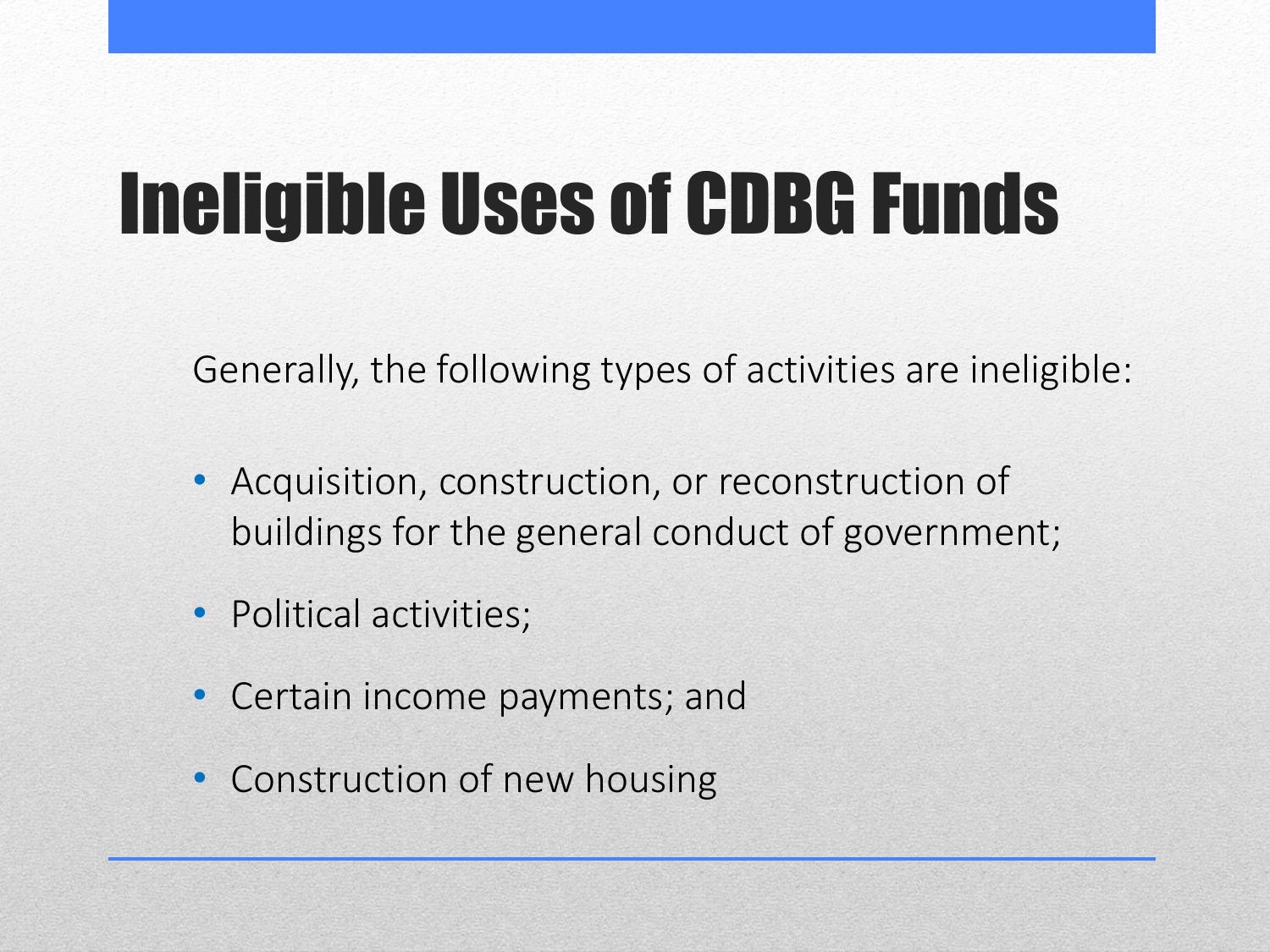# Consolidated Planning Process

- *Every 5 years* the City must complete a Consolidated Plan to set priorities for the use of CDBG funds;
- *Every year* the City prepares an Annual Action Plan to describe to the public (and HUD) how it intends to spend its annual allocation. The projects in the Action Plan can be divided into three categories.
	- Projects subgranted to organizations;
	- Projects delivered by the City; and
	- Administration expenses for oversight of the program.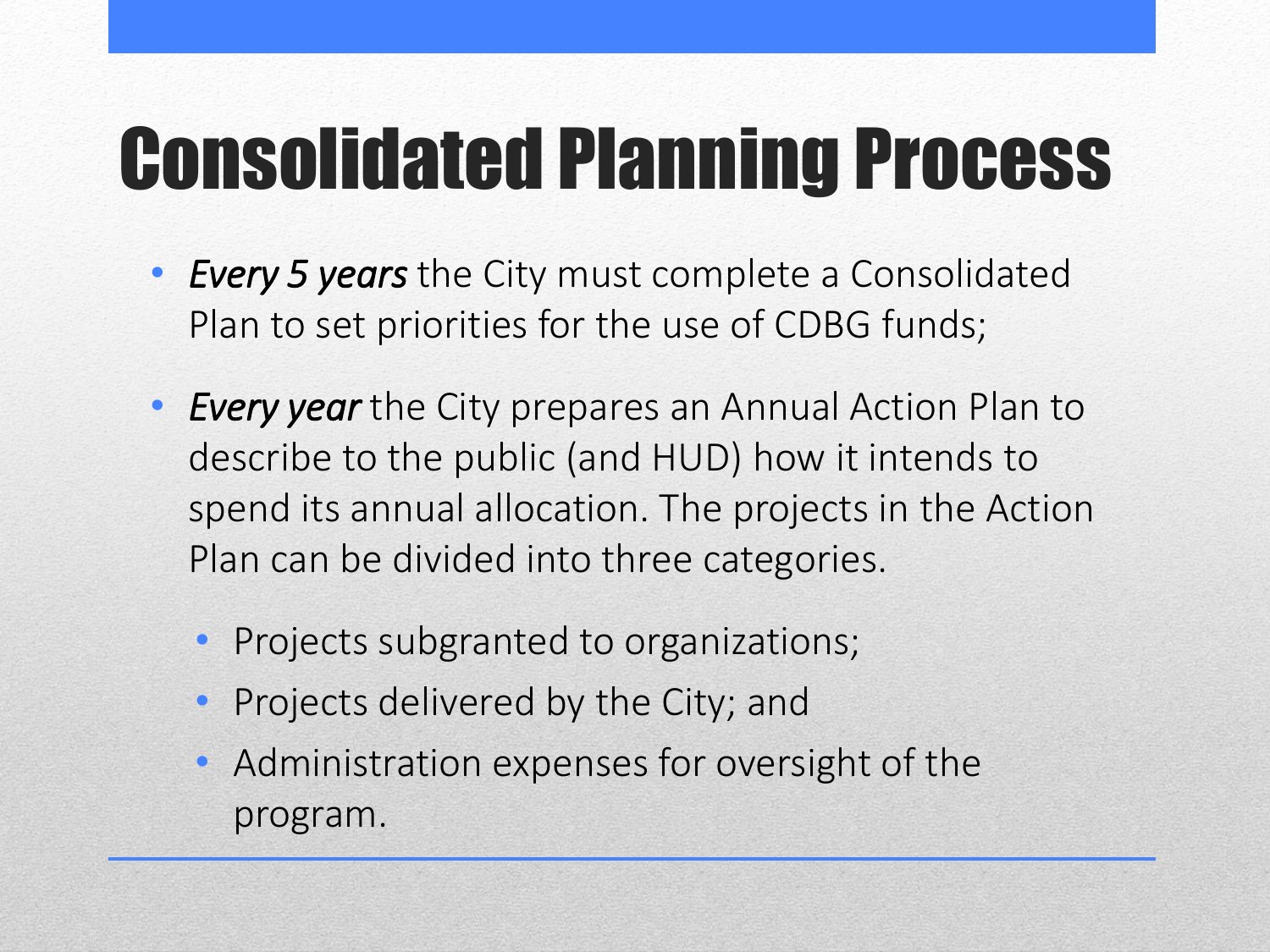### FY 2015-2019 Consolidated Plan Goals

- 1. Increase the Number of Affordable Units Continue the housing rehabilitation, first-time homebuyer, and new housing construction activities to support an increase in the number of affordable units in the City of Trenton.
- 2. Slum and blight removal The City of Trenton seeks to improve the sustainability of suitable living environments by acquiring strategically located buildings for redevelopment.
- 3. Improve public infrastructure Infrastructure in the low income areas of the City must be improved or expanded to improve the quality of life for lower income residents.
- 4. Improve public facilities Public facilities serving low income residents including senior centers require capital improvements.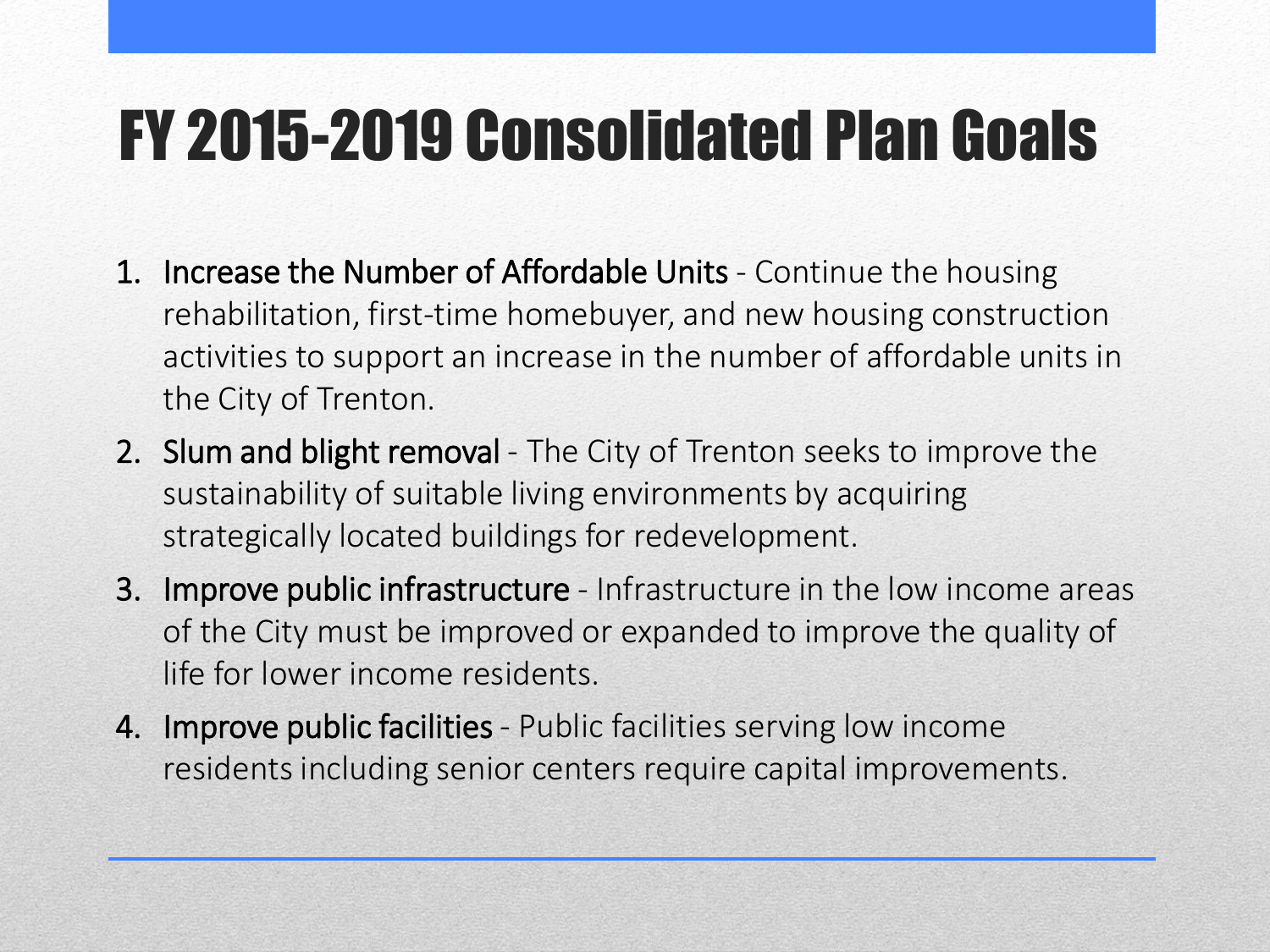- 5. Improve health care The Trenton Health Clinic provides health screening activities.
- 6. Public Services Expand and continue non-housing community development supportive services.
- 7. Provide homeless housing and services Creation and preservation of affordable homeownership housing opportunities including housing rehabilitation assistance, creation of new homeownership units and down payment and closing cost assistance.
- 8. Acquisition The City will acquire one or more properties that are critical to redevelopment efforts.
- 9. Administration Provide administrative support for the CDBG, HOME, and ESG programs.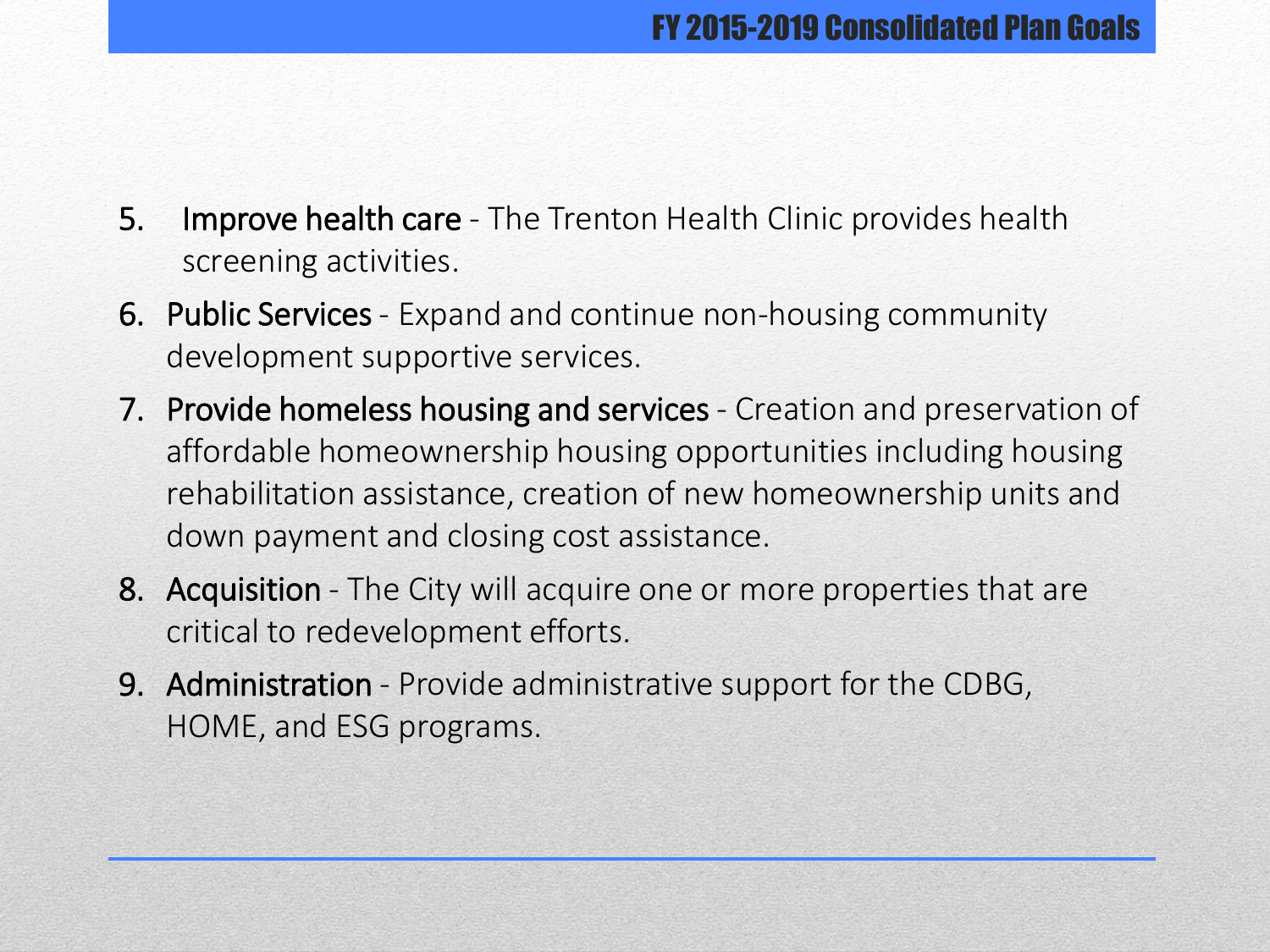### FY 2015-2019 Consolidated Plan Priorities

| <b>Sort</b>             | <b>Goal Name</b>                           | <b>Start</b> | <b>End</b> | <b>Category</b>                         | <b>Needs Addressed</b>                                           | <b>Funding</b>                           | <b>Goal Outcome Indicator</b>                                                                                                        |
|-------------------------|--------------------------------------------|--------------|------------|-----------------------------------------|------------------------------------------------------------------|------------------------------------------|--------------------------------------------------------------------------------------------------------------------------------------|
| <b>Order</b>            |                                            | Year         | Year       |                                         |                                                                  |                                          |                                                                                                                                      |
| $\mathbf{1}$            | Increase the number<br>of affordable units | 2015         | 2019       | Affordable<br><b>Housing</b>            | Create and<br>Maintain<br>Affordable<br>Housing                  | HOME:<br>\$483,172<br>CDBG:<br>\$313,257 | <b>Homeowner Housing</b><br>Rehabilitated:<br>--- Household Housing Unit                                                             |
| $\overline{2}$          | Slum and blight<br>removal                 | 2015         | 2019       | Non-Housing<br>Community<br>Development | Demolition                                                       | CDBG:<br>\$326,741                       | <b>Buildings Demolished</b>                                                                                                          |
| $\overline{\mathbf{3}}$ | Improve public<br>infrastructure           | 2015         | 2019       | Non-Housing<br>Community<br>Development | Infrastructure and<br><b>Facilities (street</b><br>improvements) | CDBG:<br>\$151,318                       | Public Facility or Infrastructure<br>Activities other than<br>Low/Moderate Income<br><b>Housing Benefit:</b><br>--- Persons Assisted |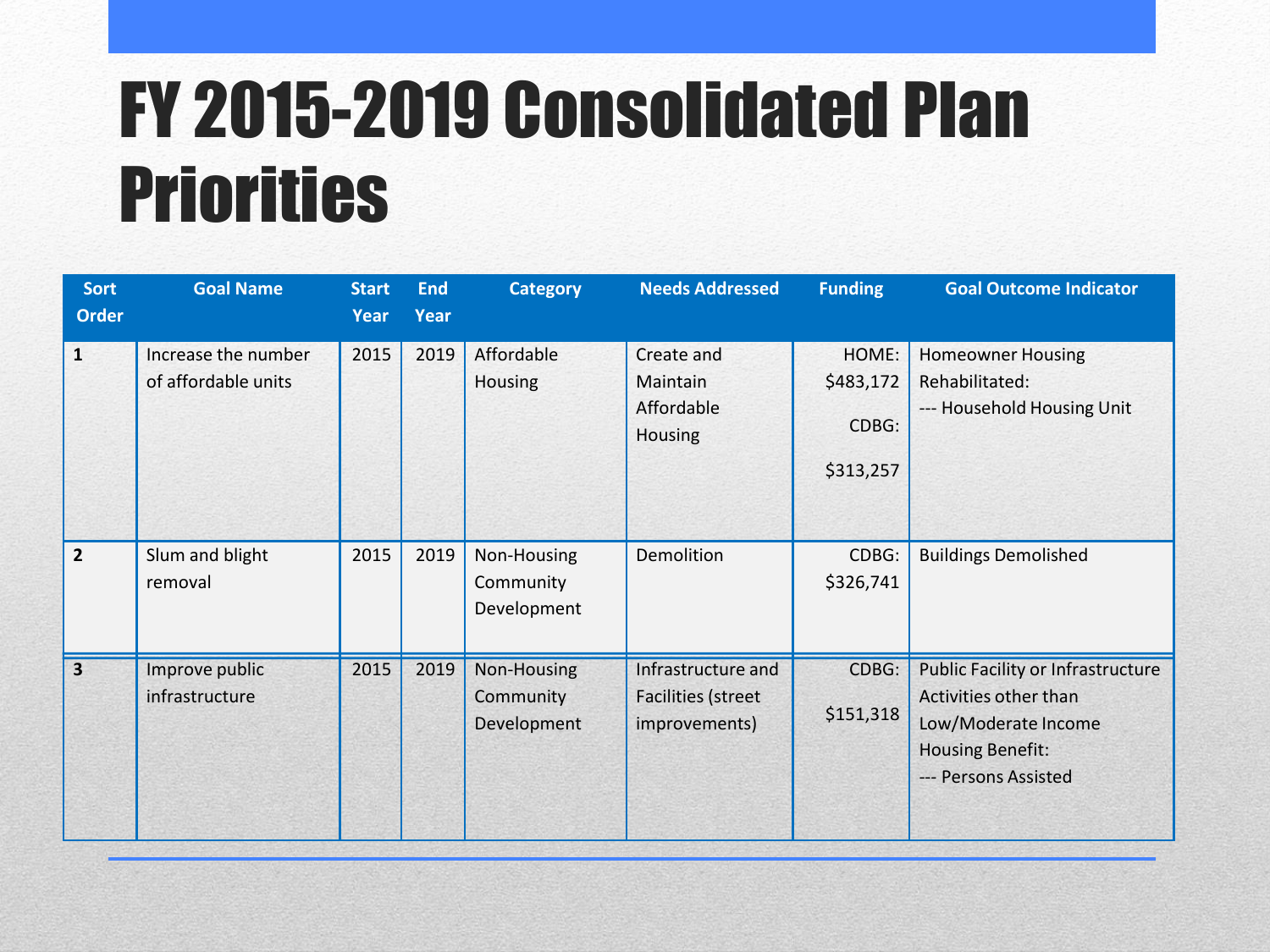#### FY 2015-2019 Consolidated Plan Priorities

| $\overline{4}$ | Improve public facilities                | Non-Housing<br>Community<br>Development | Infrastructure and Facilities (senior<br>centers)                                                                                             | CDBG: \$144,580                                   | Public Facility or Infrastructure<br>Activities other than<br>Low/Moderate Income<br><b>Housing Benefit:</b><br>----- Persons Assisted |
|----------------|------------------------------------------|-----------------------------------------|-----------------------------------------------------------------------------------------------------------------------------------------------|---------------------------------------------------|----------------------------------------------------------------------------------------------------------------------------------------|
| 5              | Improve health care                      | <b>Public Services</b>                  | Health care access                                                                                                                            | CDBG: \$104,838                                   | Public service activities other<br>than Low/Moderate Income<br><b>Housing Benefit:</b><br>9,000 Persons Assisted                       |
| 6              | <b>Public services</b>                   | Non-Housing<br>Community<br>Development | Homeless Prevention, Family/Child<br>Intervention, Health and Other<br>Social Services, Critical Community<br>Needs, Senior Center Operations | CDBG: \$760,467                                   | Public service activities other<br>than Low/Moderate Income<br><b>Housing Benefit:</b><br>---- Persons Assisted                        |
| $\overline{7}$ | Provide homeless housing<br>and services | Homeless                                | Homelessness                                                                                                                                  | ESG: \$202,905                                    | Rapid Rehousing:<br>-- Households Assisted<br><b>HMIS Support, Essential</b><br><b>Services</b>                                        |
| 8              | Acquisition                              | Economic<br>Development                 | <b>Economic Development</b>                                                                                                                   | CDBG: \$96,387                                    | --- Buildings Acquired                                                                                                                 |
| 9              | Other                                    |                                         | Infrastructure and Facilities                                                                                                                 | CDBG: \$474,397<br>HOME \$53,686<br>ESG: \$16,451 | Other:<br>1 Other                                                                                                                      |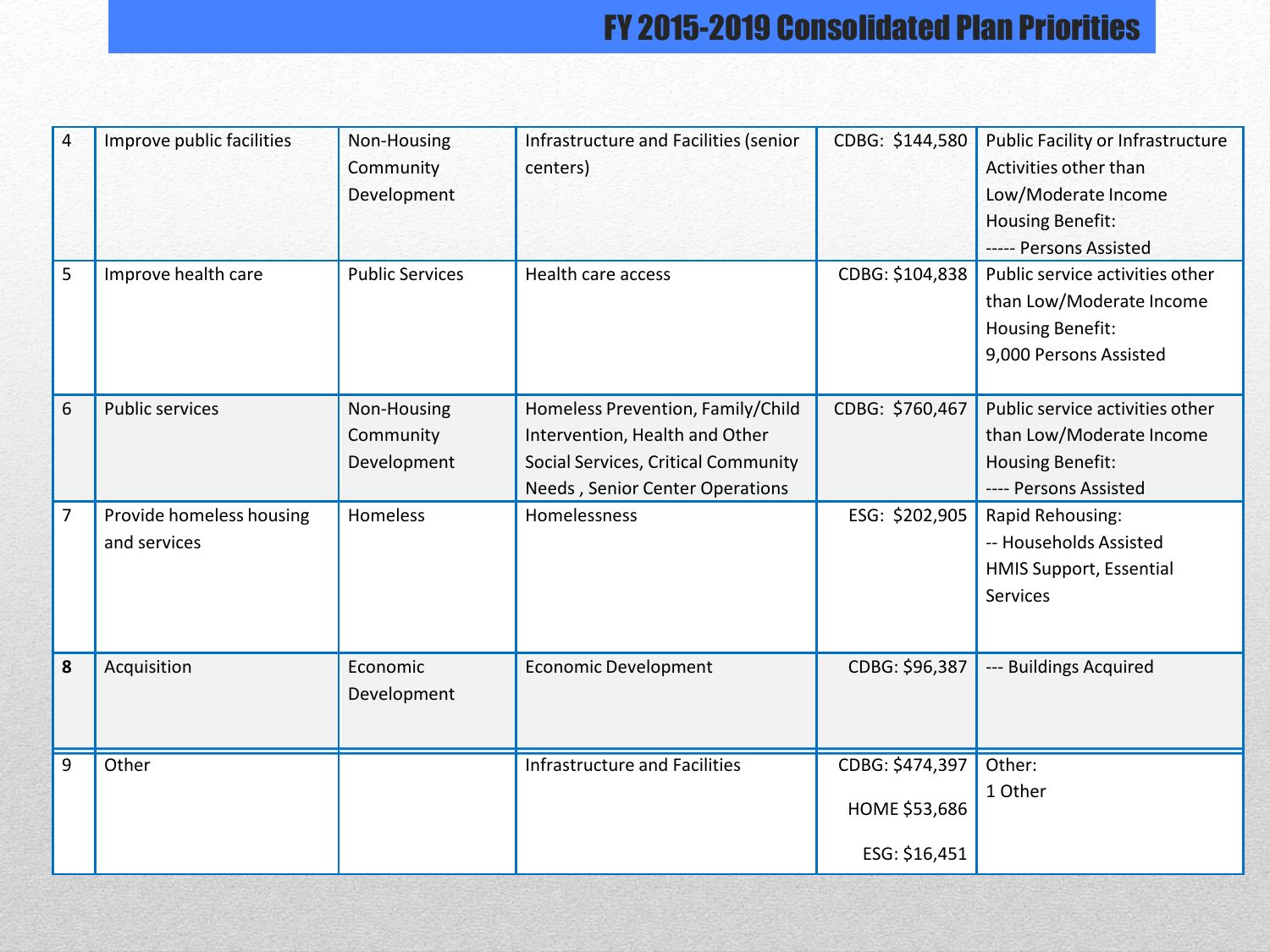# Anticipated CDBG Budget

US HUD has *not* issued *Estimated Allocations* for CBDG, ESG or HOME awards at this time. For planning purposes, we estimate:

| Estimated CDBG Award (based on 2016-17)           | \$2.3M   |
|---------------------------------------------------|----------|
| Minus VGR                                         | (\$1.1M) |
| <b>Available CDBG Entitlement Funds</b>           | \$1.2M   |
| Max Allocation to Public Service Projects (24.5%) | \$292k   |
| <b>Minus Senior Centers Operations</b>            | (\$184k) |
| <b>Remainder Available for Public Services</b>    | \$108k   |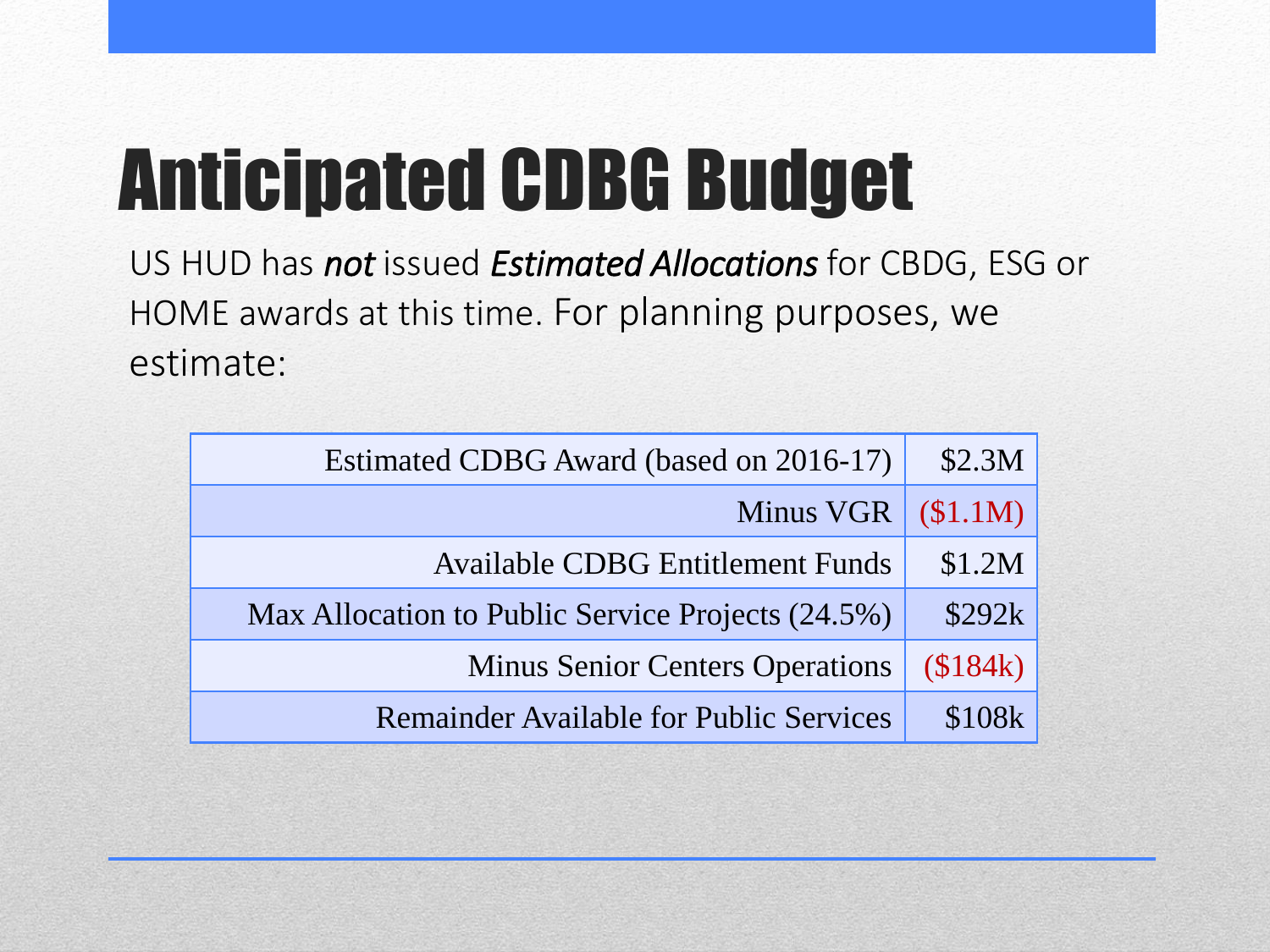# Emergency Solutions Grant

- Strictly limited to serving homeless or those in jeopardy of homelessness.
- Authorized by the McKinney-Vento Act of 1987.
- Funds are awarded to the City of Trenton using a formula.
- The adoption of the 2011 HEARTH Act dramatically revised the eligible uses of ESG funds.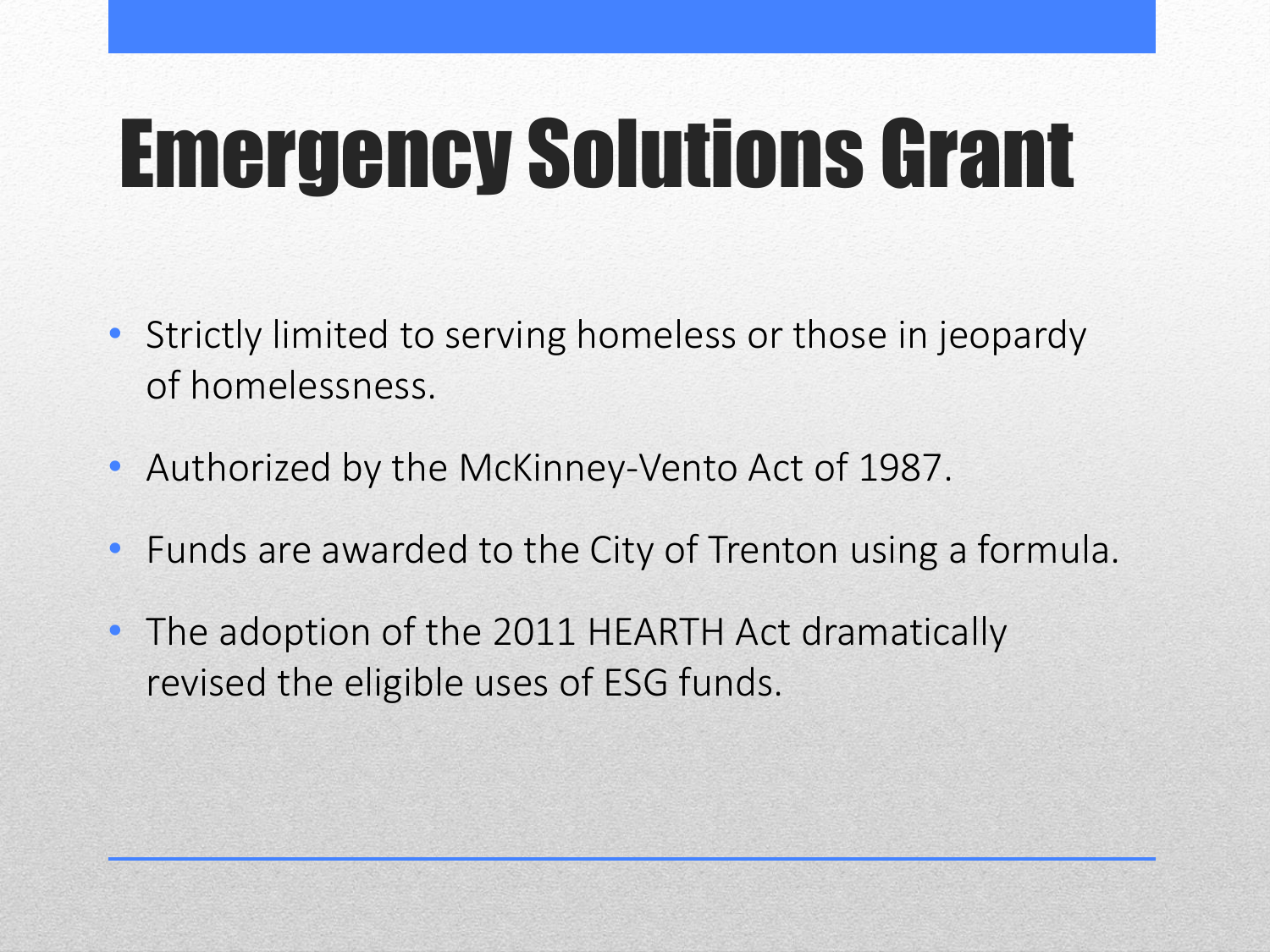# ESG Eligible Activities

### Rapid Rehousing

• Tenant-based Rental Assistance for homeless individuals

#### Street Outreach

- Engagement
- Case Management
- Emergency Health Services
- Emergency Mental Health Services
- **Transportation**
- Services to Special Populations

#### Shelter Operations

Costs to operate and maintain emergency shelters and also provide other emergency lodging when appropriate.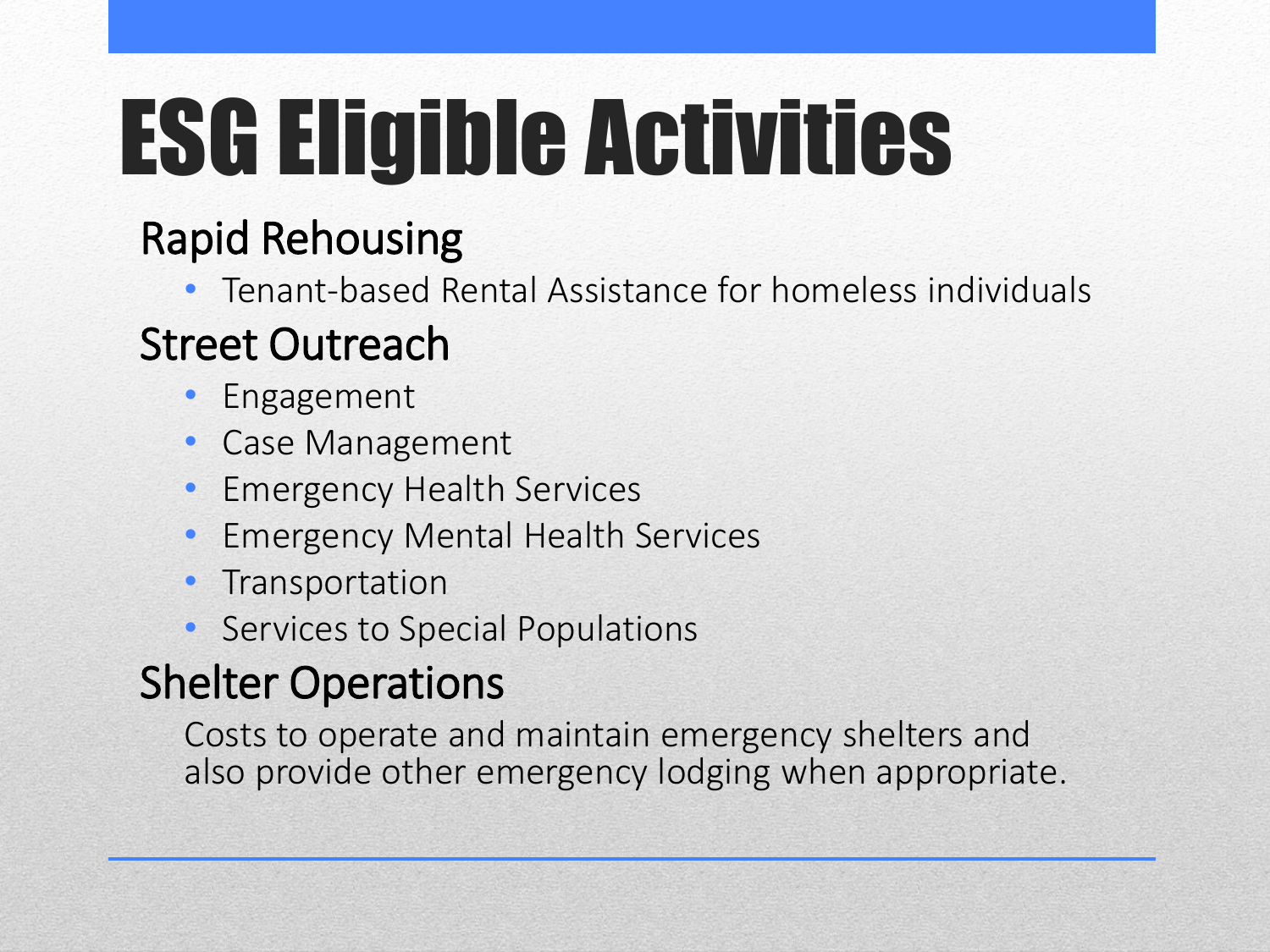# Other ESG Uses

#### Essential Services

Services provided to individuals and families who are in an emergency shelter: Case Management, Life Skills, Child Care; and more.

#### Rehabilitation and Renovation

Renovating buildings to be used as emergency shelter for homeless families and individuals.

#### Assistance required under "URA"

- Assistance required under the Uniform Relocation Assistance and
- Real Property Acquisition Policies Act of 1970 (URA) as described in subpart E of the interim regulations.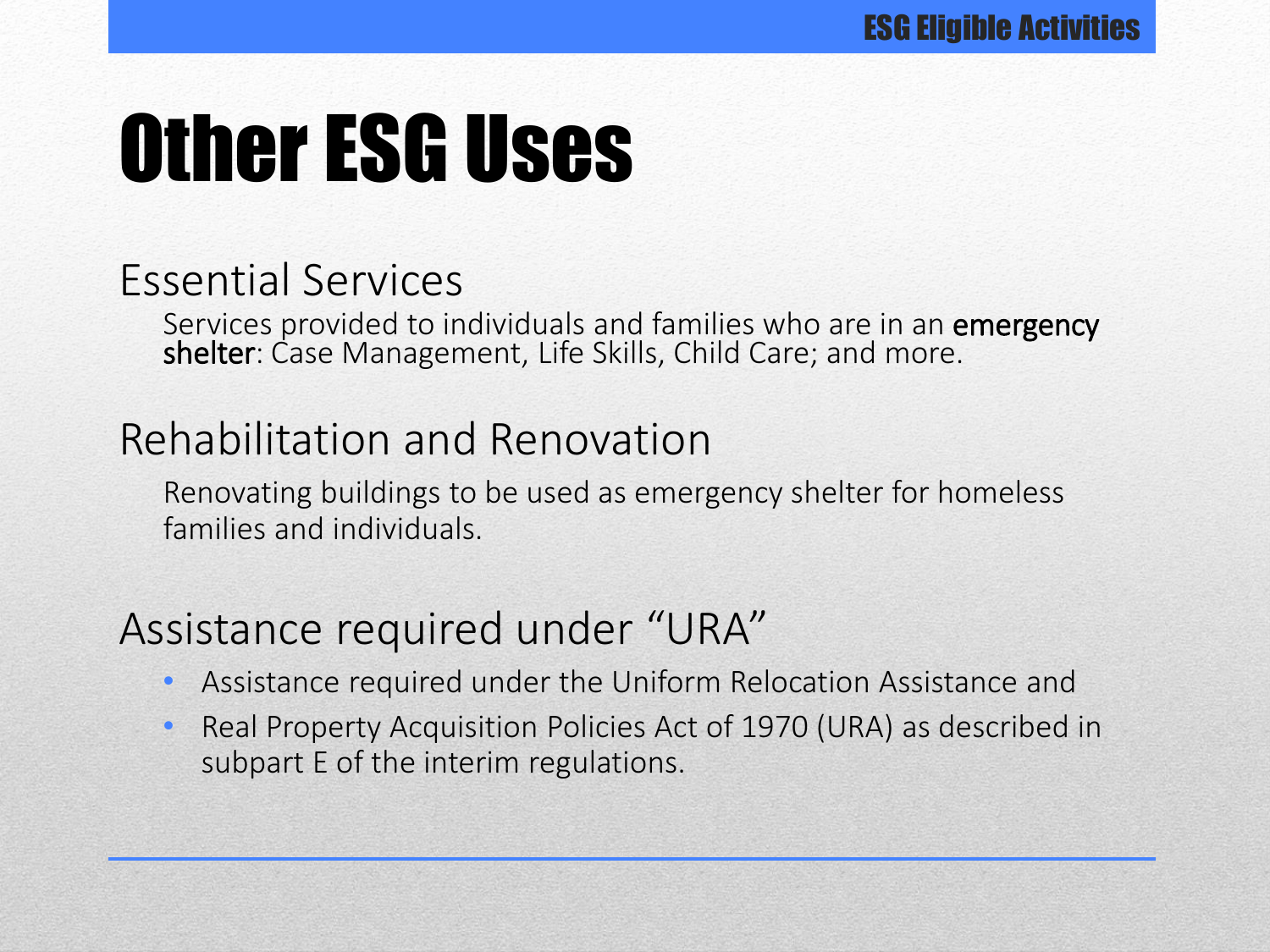### Continuum of Care (CoC)

Continuum of Care is a community plan to organize and deliver housing and services to meet the needs of people who are homeless. The vision of the Continuum of Care is to develop and implement policy designed to house people as quickly as possible and provide the necessary supports to maintain housing. This plan is funded by the (HUD) through a national competition. The Trenton/Mercer CoC receives approximately \$2 million annually.

#### **CoC Membership Who We Serve**



- Homeless Individuals and Families
- Chronically Homeless Individuals and Families

#### **How We Serve**

- Permanent Supportive Housing
- Rapid Rehousing
- Supportive Services: Case Management Services; Job Readiness/Coaching; Mental Health Counseling; and Community Linkages.

#### **Community Impact**

- In Mercer County, homelessness has declined by 58% since 2007.
- In our community, over 200 individuals with a history of chronic homelessness are now living in permanent housing as a result of our CoC strategy to end homelessness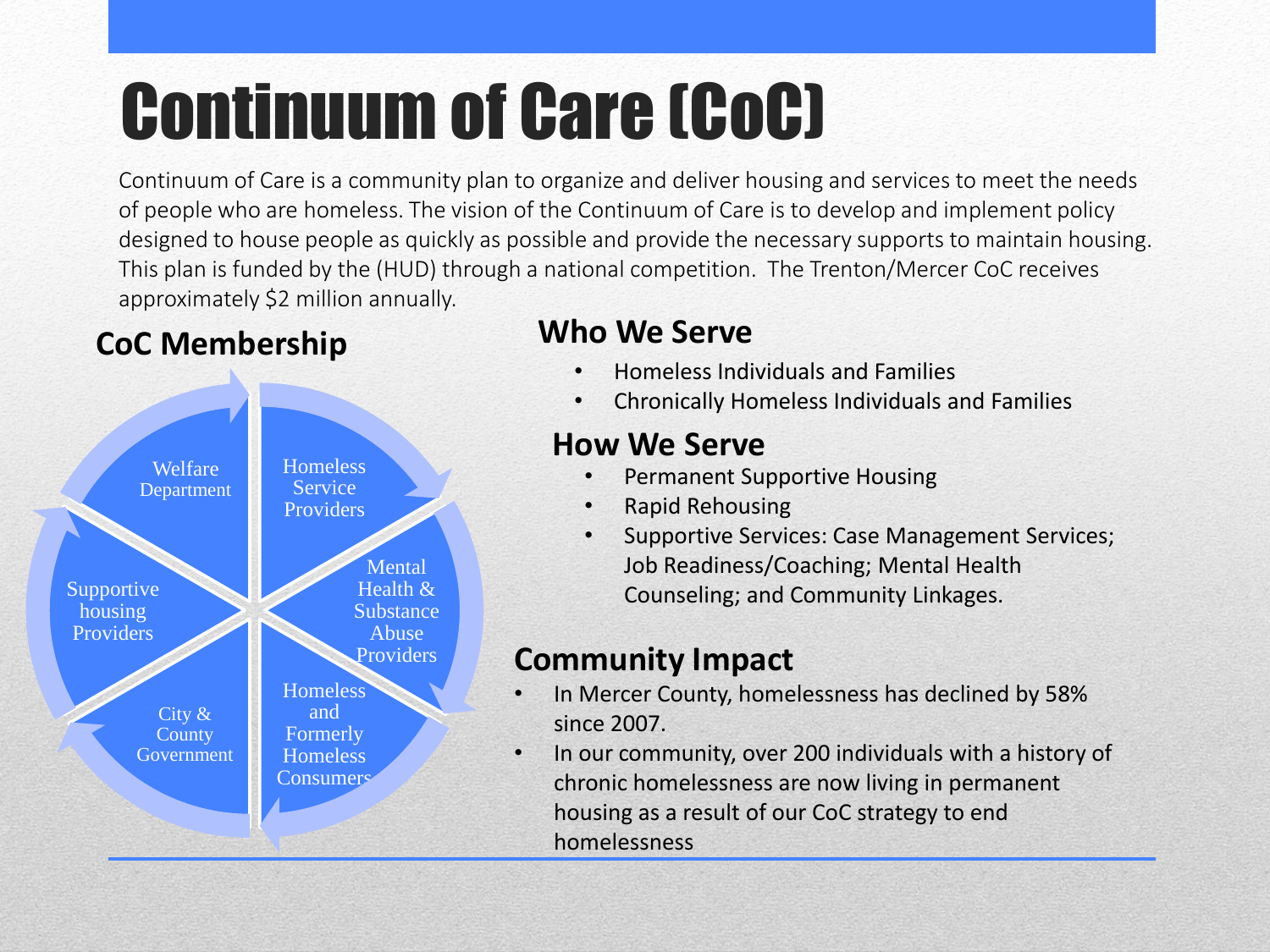# Anticipated ESG Budget

US HUD has *not* issued *Estimated Allocations* for CBDG, ESG or HOME awards at this time. For planning purposes, we estimate:

| Estimated ESG Award (based on 2016-17)         | \$213,526 |
|------------------------------------------------|-----------|
| Administration (7.5%)                          | \$16,014  |
| Homeless Management Information System Support | \$15,000  |
| <b>Rapid Rehousing and Street Outreach</b>     | \$129,512 |
| <b>Shelter Operations</b>                      | \$53,000  |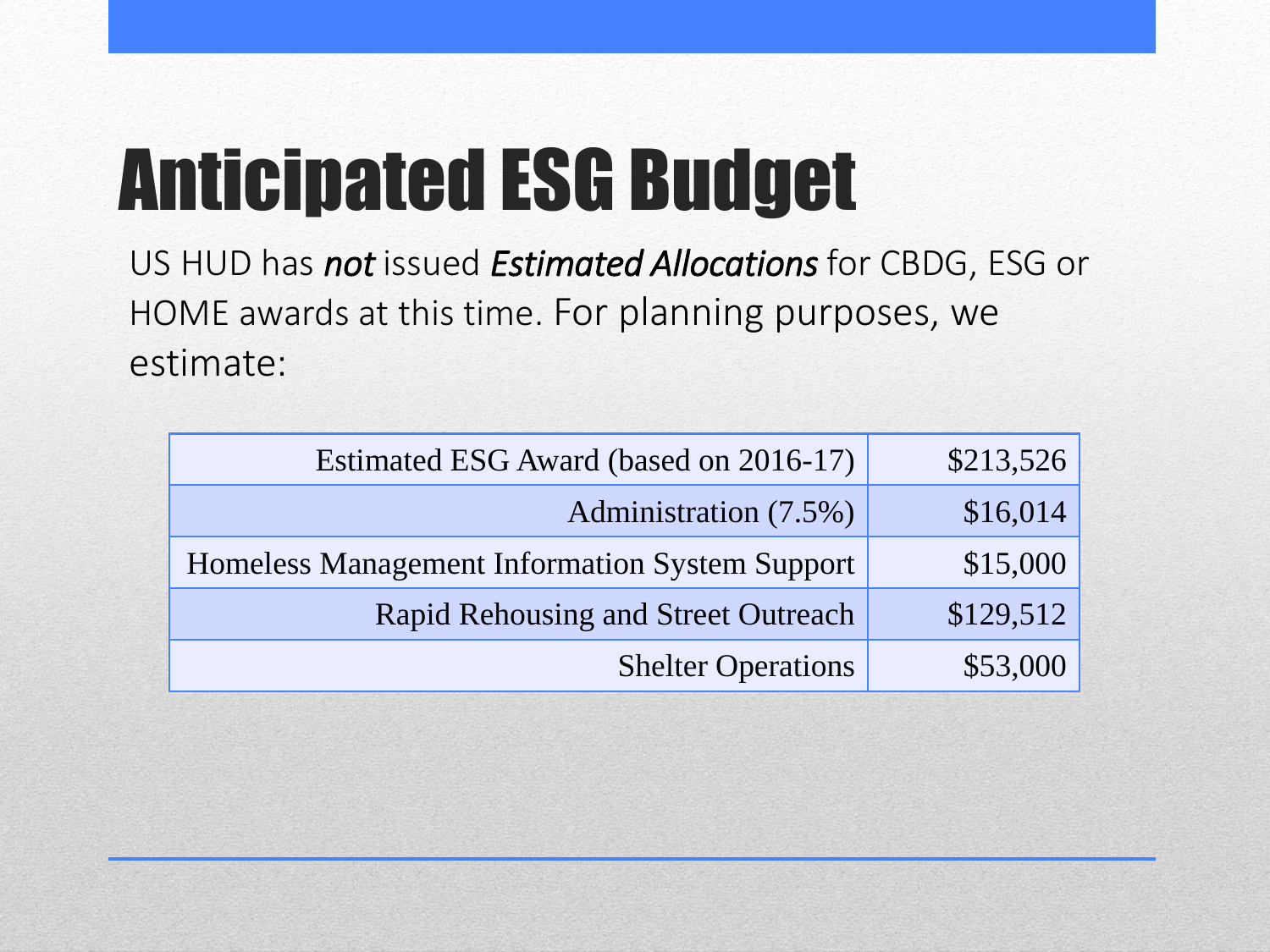# CDBG/ESG Application Process

- Application round opened June 2, 2017 on ZoomGrants.
- Deadline for CDBG & ESG Applications: Friday, June 23, 2017 at 11:59PM Pacific Standard Time
- Each CDBG application will be scored by 3 individuals.
- As per HUD regulation, ESG applications will be scored by 3 individuals from the Continuum of Care Executive Board.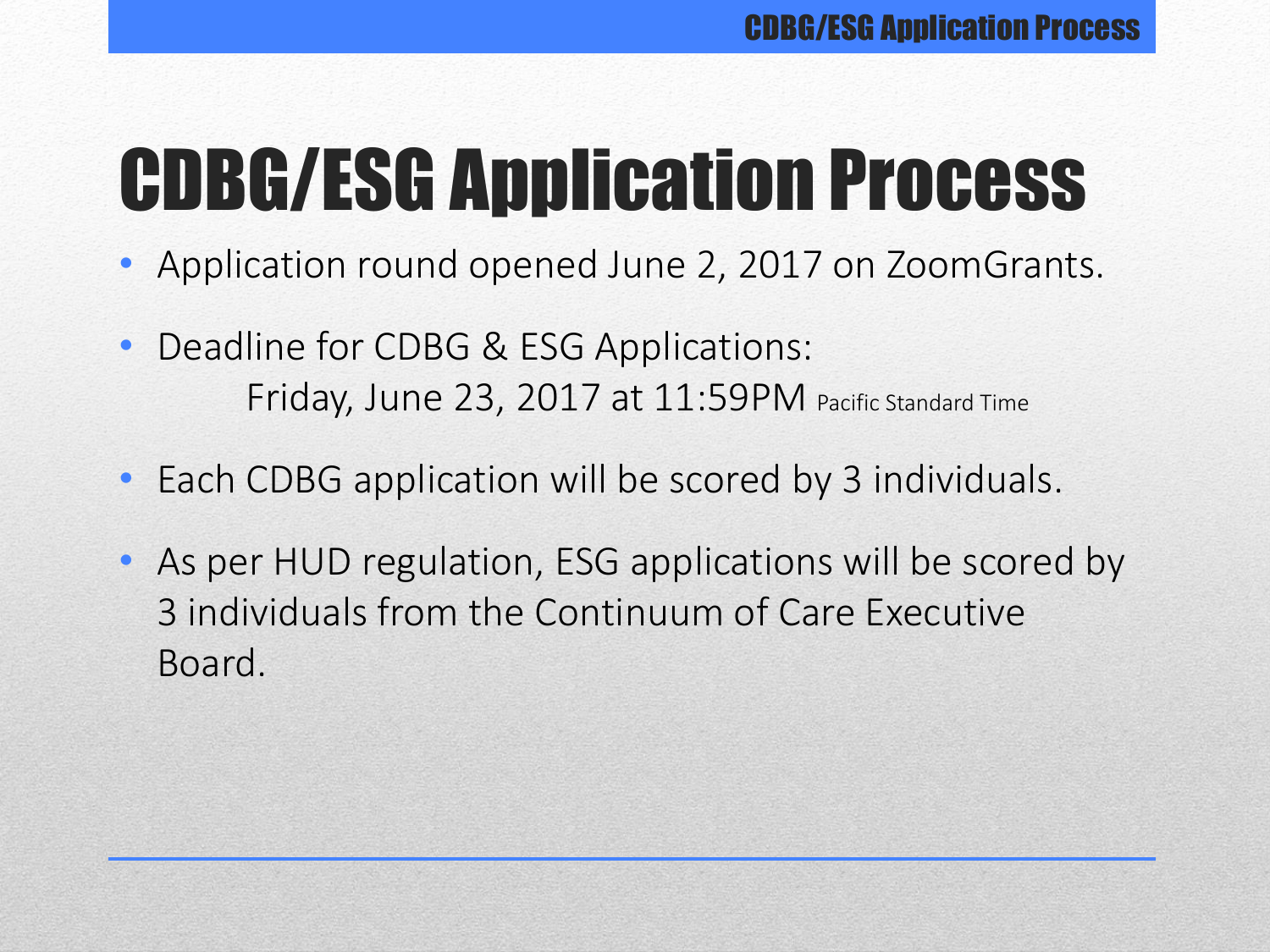# CDBG/ESG Schedule

| <b>Event</b>                                                        | <b>Date</b>                 |
|---------------------------------------------------------------------|-----------------------------|
| <b>Application round opens</b>                                      | June 1, 2017                |
| <b>Technical Assistance Workshop</b>                                | June 2, 2017                |
| Deadline for submission of applications                             | June 23, 2017 (11:59PM PST) |
| Staff review of proposals                                           | June 26 - July 7, 2017      |
| <b>Draft Action Plan released</b>                                   | July 13, 2017               |
| Provisional List of Public Service Awards (and scores)<br>Released. | July 13, 2017               |
| 30-day 15-day citizen comment period and public hearing             | <b>July 13 - July 27</b>    |
| <b>City Council approval of Action Plan</b>                         | August 3, 2017              |
| <b>Annual Action Plan Submitted to HUD</b>                          | August 4, 2017              |
| HUD review and approval (estimated)                                 | October 2017                |
| <b>Contract Year begins</b>                                         | July 1, 2017                |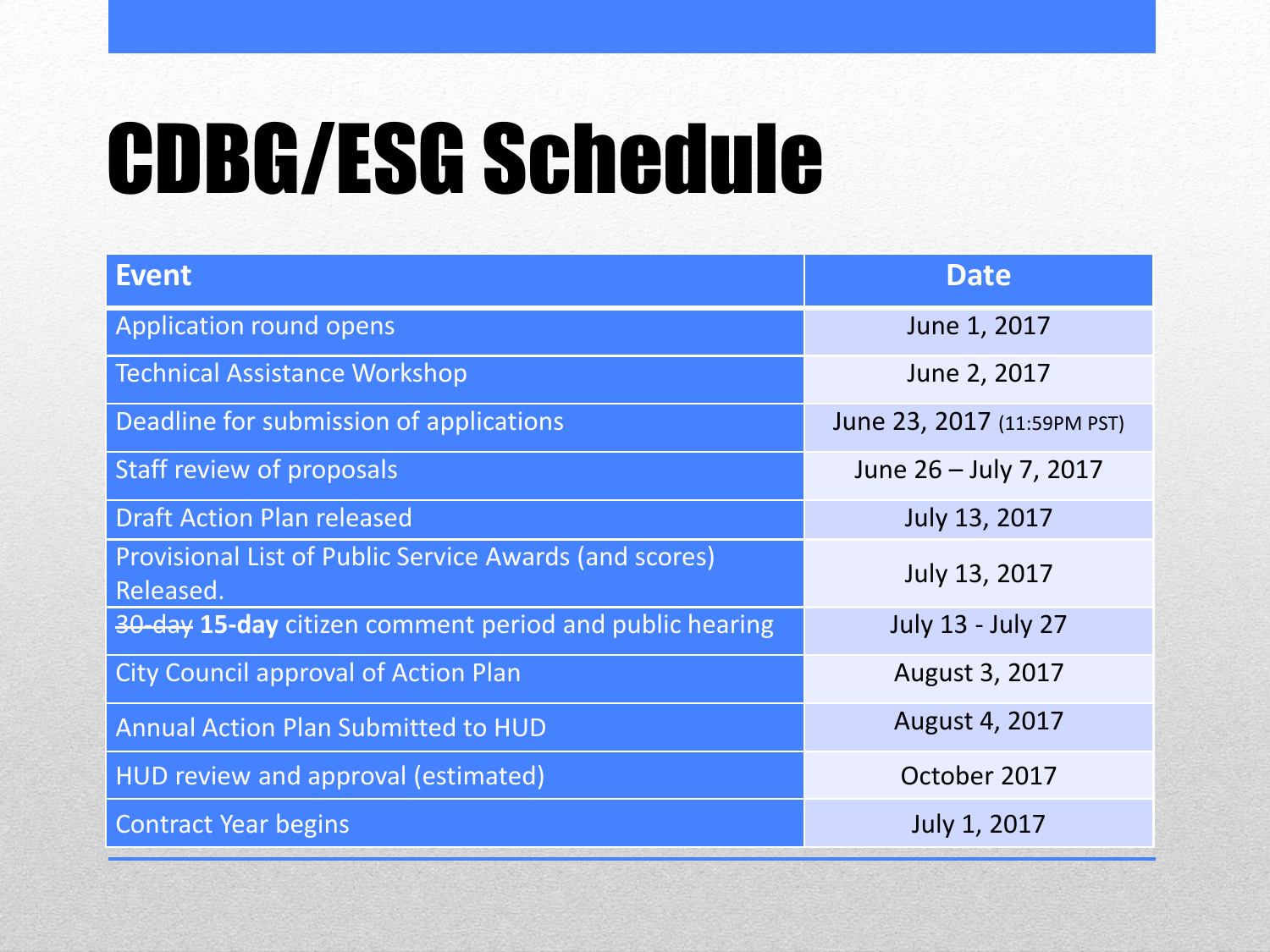# 2017 Application Changes

- Revamped application on ZoomGrants
- Eligible CDBG activities limited to three Youth Engagement categories
	- Public Services Youth Engagement: Educational
	- Public Services Youth Engagement: Life Skills
	- Public Services Youth Engagement: Career Exploration
- Maximum CDBG Request is \$25,000; Minimum CDBG Request \$15,000
- Eligible ESG activities limited to: Rapid Rehousing & Street Outreach; and Emergency Shelter Operations
- Applicant's past performance on projects previously funded CDBG/ESG projects taken into consideration.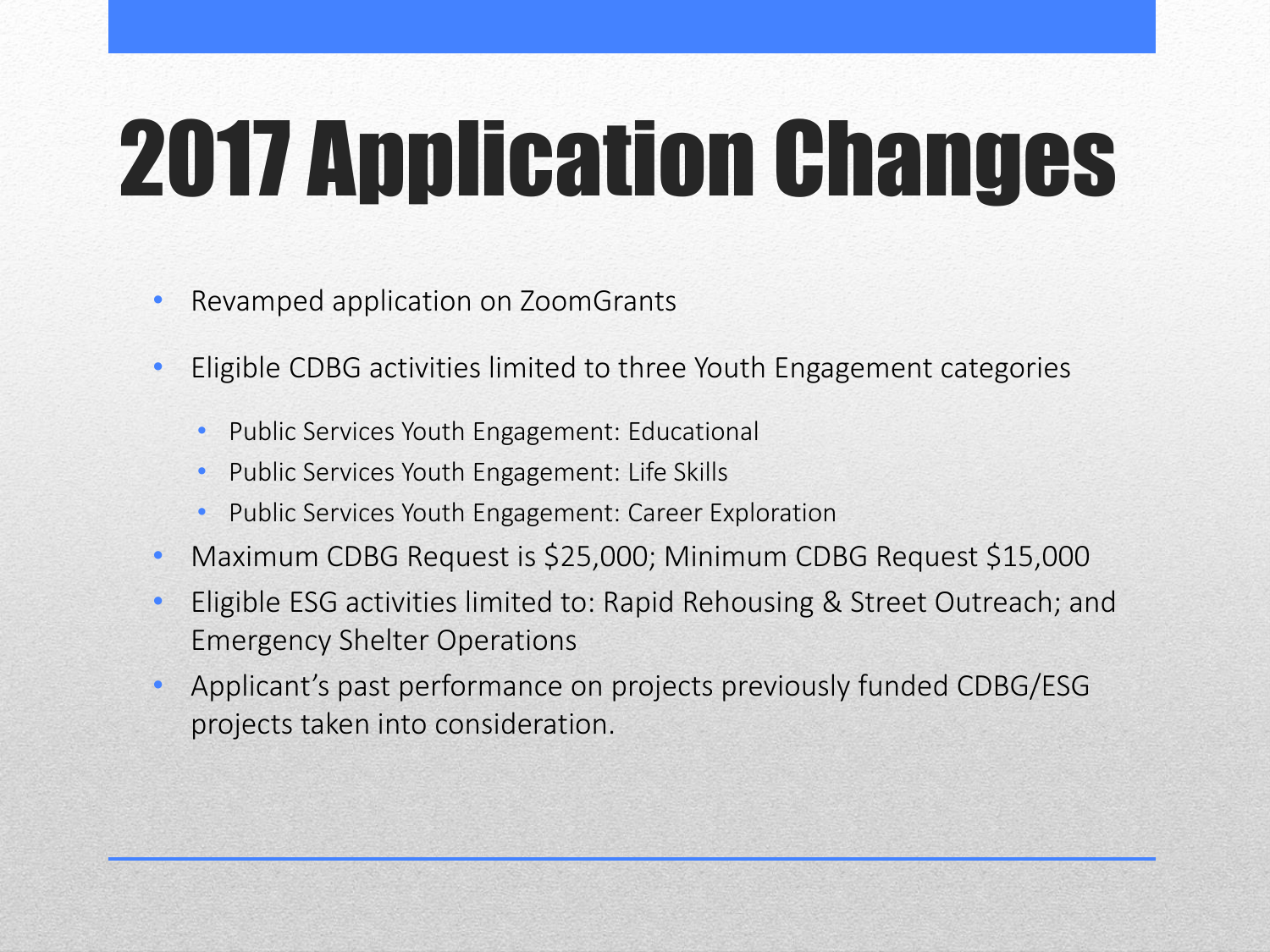### Appeals Process

- Any applicant may appeal their score.
- The appeal must be based on a factual error that, if corrected, would result in an award.
- Appeals must be filed in writing within 10 calendar days of today.
- If the Hearing Officer is in agreement that the error would have resulted in an award, a hearing will be scheduled immediately.
- Complete policies and procedures are available on the Appeals Process.